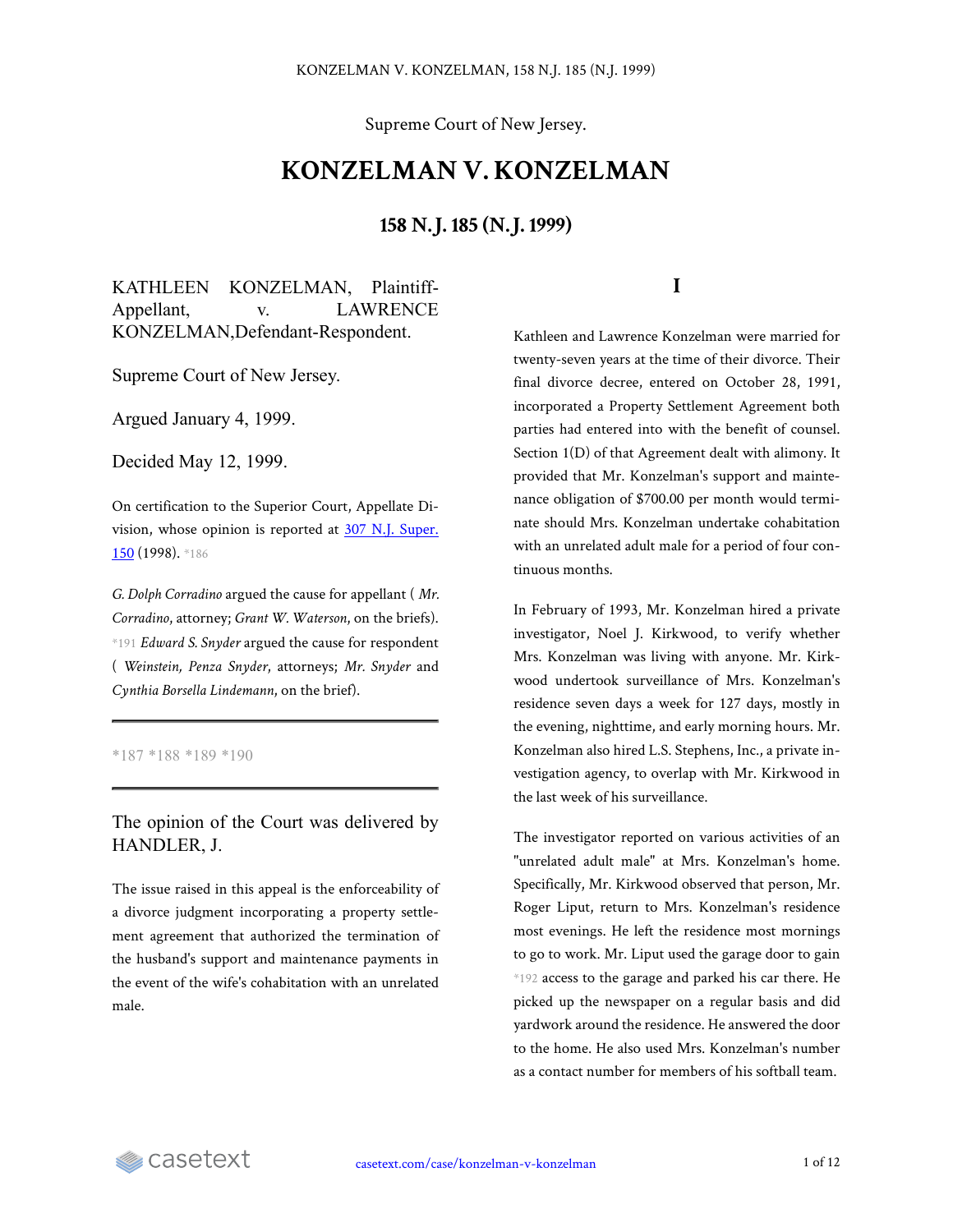Relying on that information, Mr. Konzelman terminated alimony payments on June 26, 1993. On August 4, 1993, Mrs. Konzelman filed a Notice of Motion and accompanying certification denying cohabitation and demanding, among other things, the resumption of alimony payments and the payment of arrearage. In response, Mr. Konzelman filed a cross-motion, seeking to terminate support and maintenance. He provided certifications from four private detectives regarding Mrs. Konzelman's living arrangements; Mrs. Konzelman provided certifications rebutting those allegations. The trial court ordered Mr. Konzelman to pay support arrears and resume payment until a plenary hearing could be held.

The plenary hearing was conducted over thirteen days and included twenty-six witnesses. During the hearing, it was established that Mrs. Konzelman and Mr. Liput had a monogamous romantic relationship, which included not only spending time together at Mrs. Konzelman's home, but also vacations together abroad and at the Jersey Shore, for which Mr. Liput paid almost all the expenses. They spent holidays together with other members of their families. They had a joint savings account. Mr. Liput also performed many household chores, including mowing the lawn, gardening, and maintaining the above-ground pool, which he bought for Mrs. Konzelman. Although Mr. Liput did not have a key to the premises, he did know the code necessary to disarm the alarm system and enter the residence.

The trial court determined that Mr. Konzelman had established cohabitation. The court held, however, that the provision of the Agreement authorizing termination of alimony on cohabitation was invalid. Nevertheless, because Mr. Konzelman had established cohabitation, the court conducted a plenary hearing to determine to what extent Mr. Liput was either providing or receiving support \*193 from Mrs. Konzelman. The trial court determined that Mrs. Konzelman was receiving at least \$170 per week from unidentified sources, which was attributed to Mr. Liput. Mr.

Konzelman's support obligations were reduced accordingly.

Mr. Konzelman appealed, challenging the trial court's refusal to enforce the cohabitation provision of the Agreement. Mrs. Konzelman filed a cross-appeal, contesting the factual determination of cohabitation and the subsequent modification of alimony. The Ap-pellate Division reversed. 307 N.J. [Super.](https://casetext.com/case/konzelman-v-konzelman-2) 150, [704](https://casetext.com/case/konzelman-v-konzelman-2) [A.2d](https://casetext.com/case/konzelman-v-konzelman-2) 591 (1988). It construed cohabitation as a domestic relationship whereby two unmarried adults live as husband and wife. *Id.* at 159, 704 [A.2d](https://casetext.com/case/konzelman-v-konzelman-2) 591. The court then held that "a provision of a property settlement agreement, freely entered into, which causes permanent alimony to terminate if the dependent spouse enters into a new relationship which has all the indicia of marriage except a license is enforceable." *Id.* at 161.

> We granted plaintiff's petition for certification, 153 N.J. 405, 709 A.2d 798 (1998).

#### **II**

New Jersey has long espoused a policy favoring the use of consensual agreements to resolve marital controversies. Voluntary agreements that address and reconcile conflicting interests of divorcing parties support our "strong public policy favoring stability of arrangements" in matrimonial matters. *Smith v. Smith*, 72 N.J. 350, 360, 371 [A.2d](https://casetext.com/case/smith-v-smith-1561) 1 (1977). The prominence and weight we accord such arrangements reflect the importance attached to individual autonomy and freedom, enabling parties to order their personal lives consistently with their post-marital responsibilities. *E.g. Faherty v. Faherty*, 97 N.J. 99, 107, 477 A.2d [1257](https://casetext.com/case/faherty-v-faherty) (1984) (recognizing that divorcing parties are free to bind themselves to arbitrate disputes over alimony). Thus, it "would be shortsighted and unwise for courts to reject out of hand consensual solutions to vexatious personal matrimonial problems that have been advanced by the parties themselves." *Petersen v. Petersen*, 85 N.J. 638, 645, 428 A.2d [1301](https://casetext.com/case/petersen-v-petersen-18) (1981). For these reasons, "fair and definitive \*194 arrangements arrived

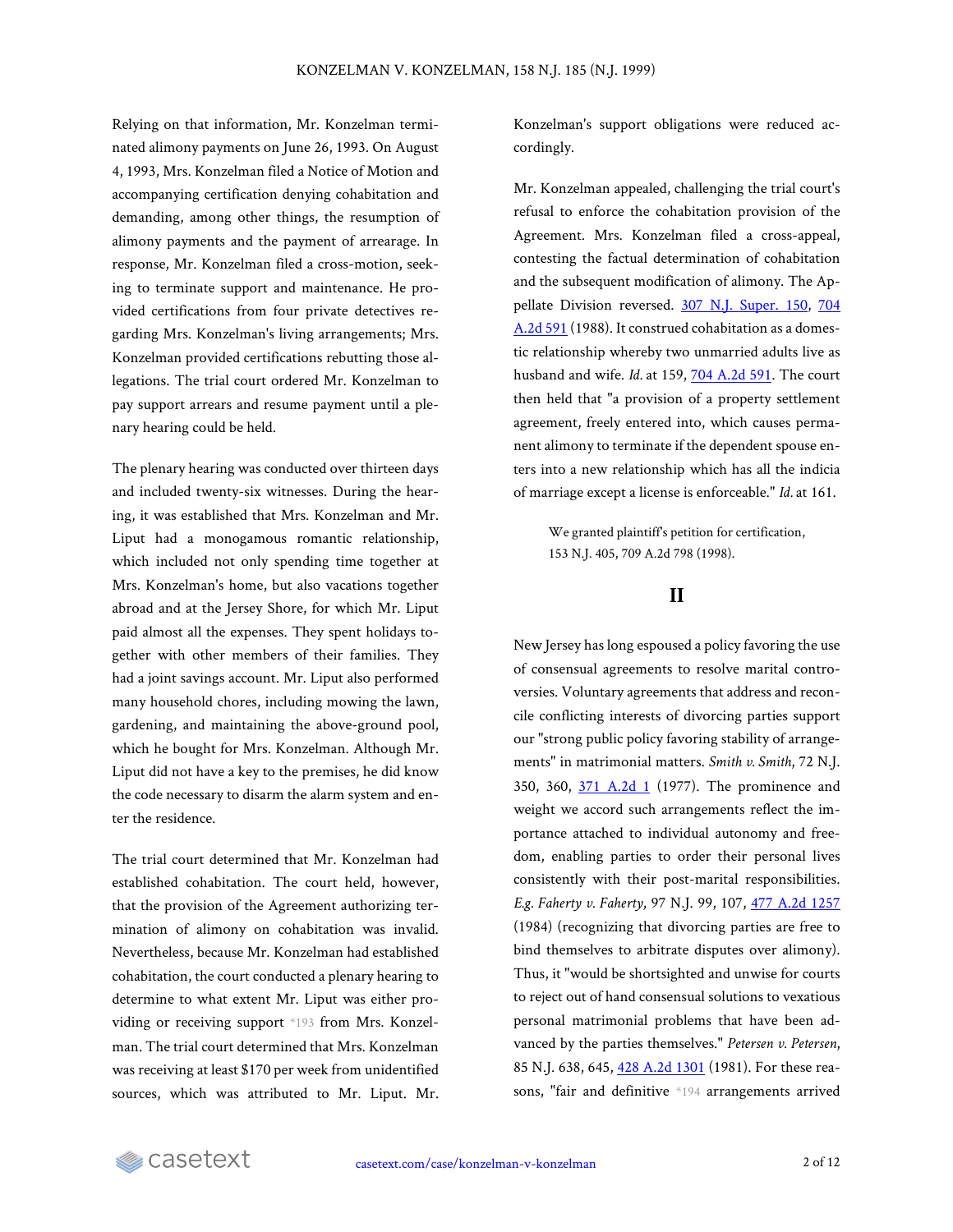at by mutual consent should not be unnecessarily or lightly disturbed." *Smith, supra*, 72 N.J. at 358, [371](https://casetext.com/case/smith-v-smith-1561) [A.2d](https://casetext.com/case/smith-v-smith-1561) 1. The very consensual and voluntary character of these agreements render them optimum solutions for abating marital discord, resolving matrimonial differences, reaching accommodations between divorced couples, and assuring stability in post-divorce relationships. *Peterson, supra*, 85 N.J. at 645, 428 [A.2d](https://casetext.com/case/petersen-v-petersen-18) [1301.](https://casetext.com/case/petersen-v-petersen-18) *See Gordon v. Gordon*, 675 [A.2d](https://casetext.com/case/gordon-v-gordon-162#p544) 540, 544 (Md. 1996) (stating that "separation agreements . . . are generally favored by the courts as a peaceful means of terminating marital strife and discord so long as they are not against public policy").

Divorce agreements are necessarily infused with equitable considerations and are construed in light of salient legal and policy concerns. *Petersen, supra*, 85 N.J. at 642, 428 A.2d [1301.](https://casetext.com/case/petersen-v-petersen-18) The interpretation, application, and enforceability of divorce agreements are not governed solely by contract law. "[C]ontract principles have little place in the law of domestic relations." *Lepis v. Lepis*, 83 N.J. 139, 148, 416 [A.2d](https://casetext.com/case/lepis-v-lepis-1) 45 (1980). Thus, settlement agreements, if found to be fair and just, are specifically enforceable in equity. *Schlemm v. Schlemm*, 31 N.J. 557, 581-82 158 [A.2d](https://casetext.com/case/schlemm-v-schlemm) [508](https://casetext.com/case/schlemm-v-schlemm)(1960).

The adoption of a property settlement into a divorce decree does not render it immutable. Courts have continuing power to oversee divorce agreements, *Corbin v. Mathews*, 129 N.J. Eq. 549, 552 19 [A.2d](https://casetext.com/case/corbin-v-mathews-1) 633 (E. A. 1941), and the discretion to modify them on a showing of "changed circumstances," *Berkowitz v. Berkowitz*, 55 N.J. 564, 569 264 [A.2d](https://casetext.com/case/berkowitz-v-berkowitz-21) 49 (1970), that render their continued enforcement unfair, unjust, and inequitable. *Lepis, supra*, 83 N.J. at 154-55, 416 [A.2d](https://casetext.com/case/lepis-v-lepis-1) 45. The Court observed in *Lepis, supra*:

> When we first upheld the specific enforceability of spousal agreements in *Schlemm*, we relied on the flexible power of equity to enforce such agreements only to the extent that they were fair and equitable.

## **[** *Id.* **at 148-49.]**

Alimony, maintenance and support, for a dependent spouse, may clearly be the subject of a voluntary and consensual \*195 agreement undertaken as part of the termination of marriage and divorce. *Schlemm, supra*, 31 N.J. at 576-82, 158 [A.2d](https://casetext.com/case/schlemm-v-schlemm) 508 (1960); *Sobel v. Sobel*, 99 N.J. Eq. 376, 379, 132 A. 603 (E. A. 1926). The issue of maintenance and support between divorced parties implicates important statutory and policy concerns. New Jersey requires that a dependent spouse receive alimony to assure maintenance sufficient to support that spouse based on the living standards of the couple during marriage. *N.J.S.A.* 2A:34-23; *Innes v. Innes*, 117 N.J. 496, 503, 569 A.2d 770 (1990); *Koelble v. Koelble*, 261 N.J. Super. 190, [192-93,](https://casetext.com/case/koelble-v-koelble#p192) 618 [A.2d](https://casetext.com/case/koelble-v-koelble) 377 (App.Div. 1992). The primary purpose of alimony is to permit the spouse to share in the accumulated marital assets to which he or she contributed. *Mahoney v. Mahoney*, 91 N.J. 488, 500-01 [453 A.2d 527](https://casetext.com/case/mahoney-v-mahoney-35) (1982).

Like other spousal agreements, those covering alimony may be modified in light of changed circumstances. "The equitable authority of a court to modify support obligations in response to changed circumstances, regardless of their source, cannot be restricted." *Lepis, supra*, 83 N.J. at 149, 416 [A.2d](https://casetext.com/case/lepis-v-lepis-1) 45. Permanent alimony terminates automatically on remarriage. *N.J.S.A.* 2A:34-25. In enacting that basis or condition for discontinuing alimony, the Legislature articulated a public policy that the legal obligation of the supporting spouse is superseded and ends on the remarriage of the dependent spouse. In effect, the new marriage bond itself creates a change of circumstances that the Legislature deemed sufficiently fundamental and important to require the automatic termination of alimony. The legal obligation of post-divorce alimony is derived from the antecedent marriage; a new marriage supplants that obligation. *Gayet v. Gayet*, 92 N.J. 149, 151, 456 [A.2d](https://casetext.com/case/gayet-v-gayet) 102 (1983). Hence, remarriage justifies the termination of alimony without regard to the

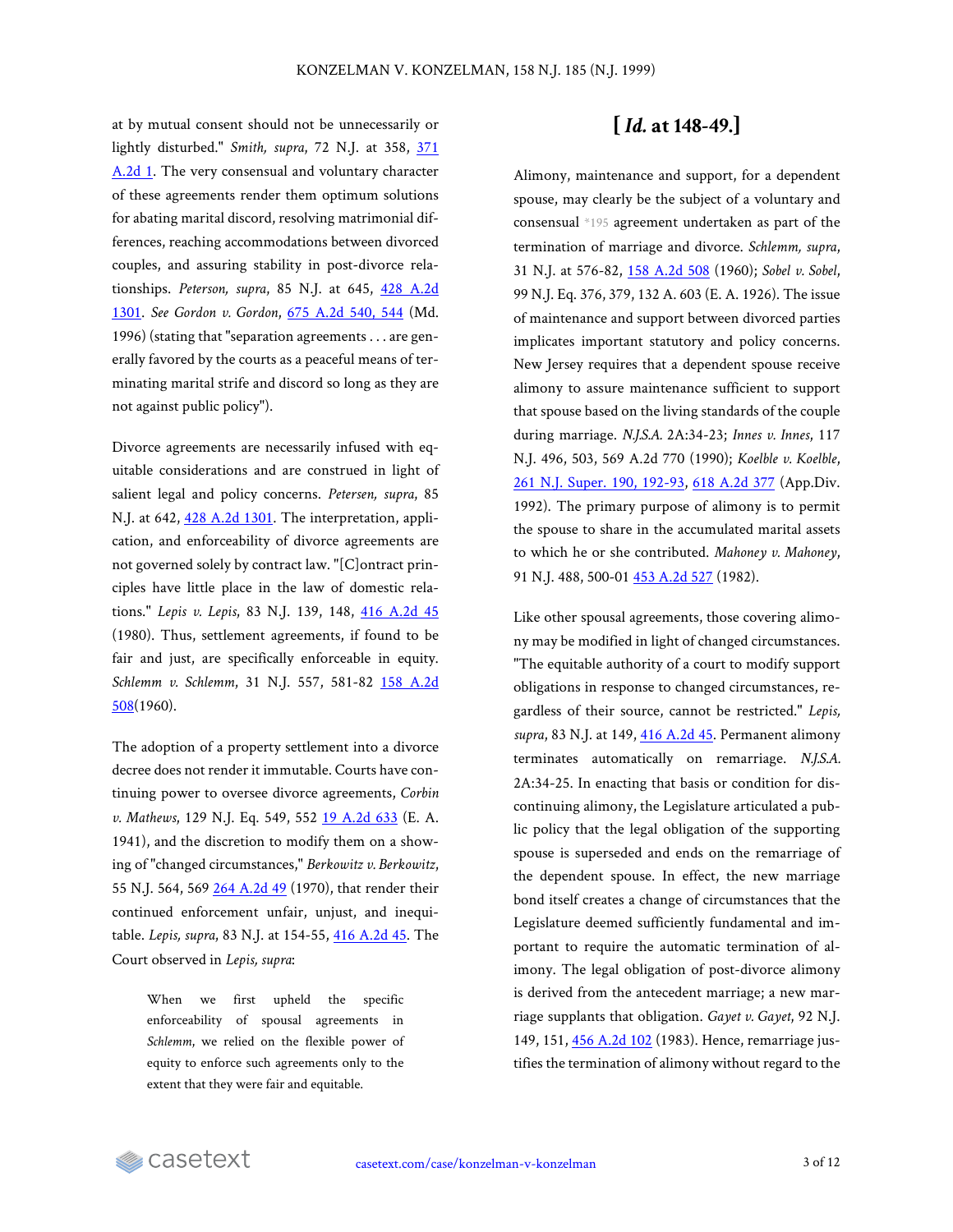economic circumstances of the dependent spouse who has remarried.

## **A.**

The initial issue posed in this case is whether the dependent spouse's new relationship, characterized as one of cohabitation, \*196 can itself be considered a change of circumstances. In *Gayet, supra*, 92 N.J. at 154-55, 456 [A.2d](https://casetext.com/case/gayet-v-gayet) 102, the Court determined that cohabitation of the dependent spouse without more was not a changed circumstance that could justify the reduction or termination of alimony by the supporting spouse. Cohabitation constitutes a change of circumstances only if coupled with economic consequences; the economic benefit enuring to either cohabitor must be sufficiently material to justify relief. *Ibid.* Under this economic needs test, the reduction in alimony is granted in proportion to the contribution of the cohabitor to the dependent spouse's needs. *Ibid.*

The question, therefore, is whether an agreement between the parties to allow cohabitation to terminate alimony obligations can be a valid basis for discontinuing alimony, without regard to the economic consequences of that relationship. We are satisfied that the policy considerations that allow the termination of alimony on remarriage support the termination of alimony based on cohabitation provided that both parties have agreed to this contingency.

The enforcement of a cohabitation agreement terminating alimony comports generally with the legislative and public policy of our matrimonial laws. As noted, *N.J.S.A.* 2A:34-25 provides for the termination of permanent alimony upon remarriage, without regard to the financial condition of the dependent spouse, evincing an understanding on the part of the Legislature that the autonomous decision of the dependent former spouse to form new bonds creating mutual obligations of support must be recognized, and should, therefore, supplant the legal vestiges of the prior marriage. The statute "signals a policy to end alimony when the supported spouse forms a new bond that eliminates the prior dependency as a matter of law." *Gayet, supra*, 92 N.J. at 151, 456. A.2d 102. The implications of the legislative policy are clear. The contractual termination of alimony upon cohabitation is not violative of either statutory or public policy. The Legislature may decide to reassess this policy in light of its application here. For now, as the Appellate Division in this case explained, \*197

> there are no considerations of public policy which should prevent competent parties to a divorce from freely agreeing that if the dependent spouse enters into a new relationship which, but for the license, is tantamount to a marriage, the economic consequences of the new relationship will be the same as those of remarriage.

## **[ [307 N.J. Super. at 161](https://casetext.com/case/konzelman-v-konzelman-2#p161), [704 A.2d 591.](https://casetext.com/case/konzelman-v-konzelman-2)]**

A property settlement agreement that provides for termination of alimony where the dependent spouse enters a relationship that has all the indicia of a marriage is therefore enforceable. *E.g. Quillen v. Quillen, 265 Ga. 779*, 462 [S.E.2d](https://casetext.com/case/quillen-v-quillen-5) 750 (1995) (recognizing freedom of divorcing parties to contractually alter alimony obligation based upon the occurrence of certain events); *Bergman v. Bergman, 25 Va.App. 204*, 487 [S.E.2d](https://casetext.com/case/bergman-v-bergman-19#p267) 264, [267](https://casetext.com/case/bergman-v-bergman-19#p267) (1997) (interpreting settlement agreements as any other contracts, including the enforcement of provisions terminating alimony upon cohabitation).

Where the court considers a motion for reduction of alimony based on a change of circumstances, the dependent spouse's finances and economic resources are ordinarily the court's only consideration. *E.g., Gayet, supra*, 92 N.J. 149, 456 [A.2d](https://casetext.com/case/gayet-v-gayet) 102. Nevertheless, a specific consensual agreement between the parties to terminate or reduce alimony based on a predetermined change of circumstances does not require an inquiry into the financial circumstances or economic status of the dependent spouse so long as the provision itself is fair. Thus, where the parties have agreed that cohabi-

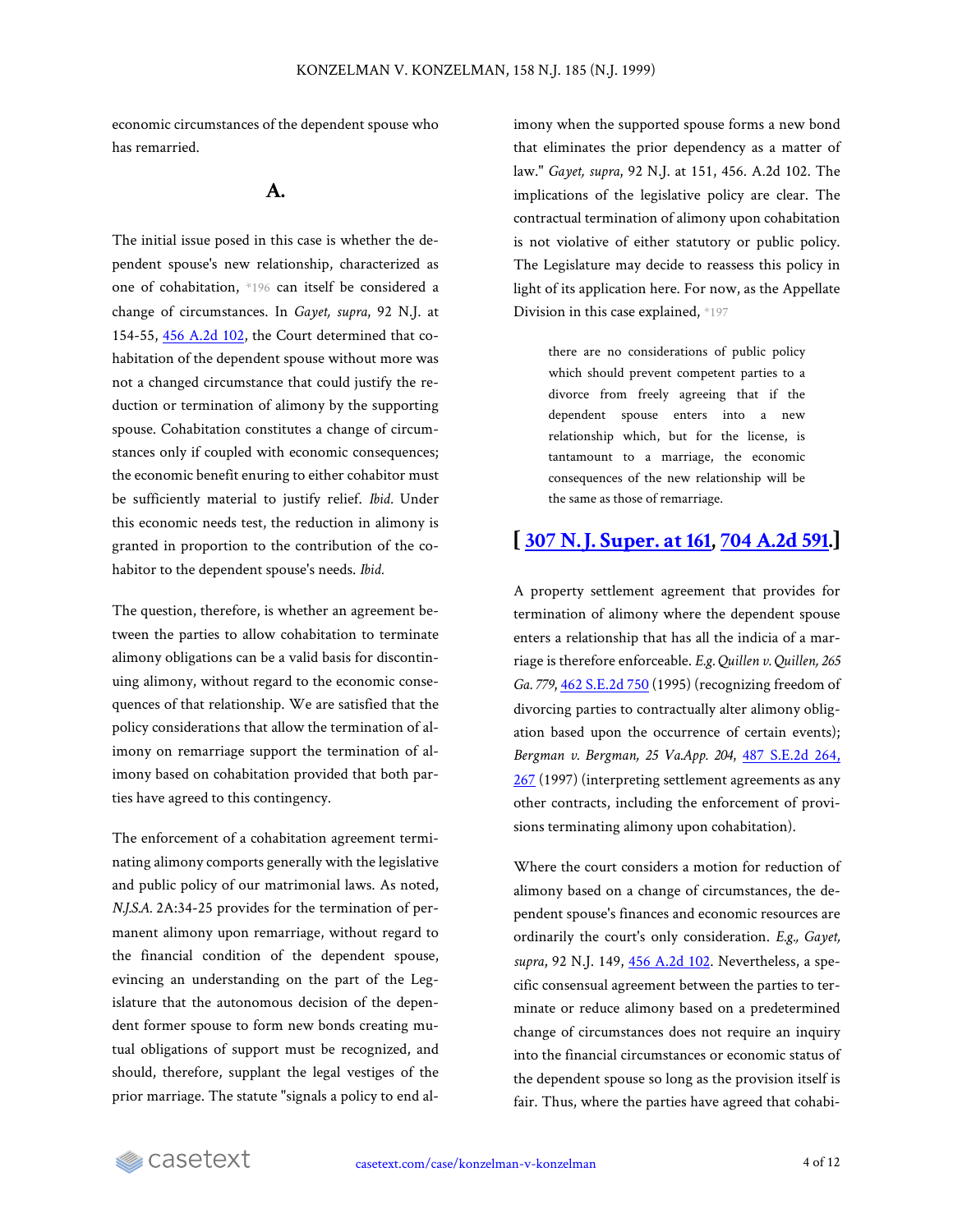tation will constitute a material changed circumstance, and that agreement has been judged fair and equitable, the court should defer to the arrangements undertaken by the parties. In that situation where the dependent spouse has entered into a new marriage-like relationship, the court need not delve into the economic needs of the dependent former spouse.

New Jersey courts have recognized the enforceability of contractual arrangements between cohabitants to provide support. *E.g. Crowe v. DeGioia*, 90 N.J. 126, [447](https://casetext.com/case/crowe-v-de-gioia-3) [A.2d](https://casetext.com/case/crowe-v-de-gioia-3) 173 (1982). It appears entirely consistent with that policy to allow divorcing persons to enter into a mutual agreement that recognizes the reality and viability of cohabitation relationships. *See Gordon*, \*198 *supra*, 675 [A.2d](https://casetext.com/case/gordon-v-gordon-162#p548) at 548 (acknowledging significance of cohabitation relationships and the fairness of support agreements that take such relationships into consideration);<sup>1</sup> *In re Marriage of Schroeder*, 238 [Cal.Rptr.](https://casetext.com/case/in-re-marriage-of-schroeder#p15) 12, 15 (1987) (stating that the purpose of a statute codifying cohabitation provision was "to protect the supporting spouse from an unfair advantage being gained by the supported spouse who cohabits with a person of the opposite sex").

1. The Maryland Supreme Court explained:

[I]f the ex-spouse and the cohabitant share expenses, the ex-spouse collects support form two sources. Alternately, if the cohabitant does not pay a fair share of household expenses, then it follows that part of the support payment supports the cohabitant rather than the exspouse. In either situation, we believe it would be inequitable to require the spouse paying support to continue payment despite cohabiting parties' *de facto* remarriage.

[*Id.* at 548.]

We conclude that based on minimum standards to assure their mutuality, voluntariness and fairness, cohabitation agreements may be enforced.

### **B.**

Agreements to terminate alimony on the condition of cohabitation must be voluntary and consensual, based on assurances that these undertakings are fully informed, knowingly assumed, and fair and equitable. *Faherty, supra*, 97 N.J. 99, 477 [A.2d](https://casetext.com/case/faherty-v-faherty) 1257; *Petersen, supra*, 85 N.J. at 642, 428 A.2d [1301.](https://casetext.com/case/petersen-v-petersen-18) We recognize that the fairness in altering an alimony obligation in the event of cohabitation by the dependent spouse must be assessed in light of all material surrounding circumstances and will vary from case to case. "[T]he weight which will be due such agreements will grow in direct proportion to the degree that these understandings have been genuinely tailored to all of the relevant matrimonial concerns of the parties." *Petersen, supra*, 85 N.J. at 645; 428 A.2d [1301;](https://casetext.com/case/petersen-v-petersen-18) *see Lepis, supra*, 83 N.J. at 153-54, 416 [A.2d](https://casetext.com/case/lepis-v-lepis-1) 45. Thus, for example, parties can provide that alimony will terminate \*199 only where the dependent spouse has become contractually entitled to support from her cohabiting partner. *See Bell v. Bell*, 393 [Mass.](https://casetext.com/case/bell-v-bell-21) 20, 468 [N.E.2d](https://casetext.com/case/bell-v-bell-21#p861) 859, [861](https://casetext.com/case/bell-v-bell-21#p861) (1984); *accord, Crowe, supra*, 90 N.J. 126, 447 [A.2d](https://casetext.com/case/crowe-v-de-gioia-3) [173](https://casetext.com/case/crowe-v-de-gioia-3) (recognizing enforceability of support obligations derived from cohabitation relationship). Fairness requires that each party be adequately represented by independent counsel and that both parties completely understand the nature of the agreement. *Cf. Guglielmo v. Guglielmo*, 253 N.J. [Super.](https://casetext.com/case/guglielmo-v-guglielmo) 531 602 [A.2d](https://casetext.com/case/guglielmo-v-guglielmo) 741 (App.Div. 1992) (holding agreement to be unconscionable when the wife, who was not savvy in financial matters, was represented by the husband's relative and received support that kept her at a subsistence level while her former husband's income increased dramatically). Implicit in that standard of fairness as the basis for enforceability is the further requirement of judicial review and approval. *See D'Ascanio v. D'Ascanio, 237 Conn. 481*, 678 [A.2d](https://casetext.com/case/dascanio-v-dascanio#p473) 469, 473 (1996) (determining

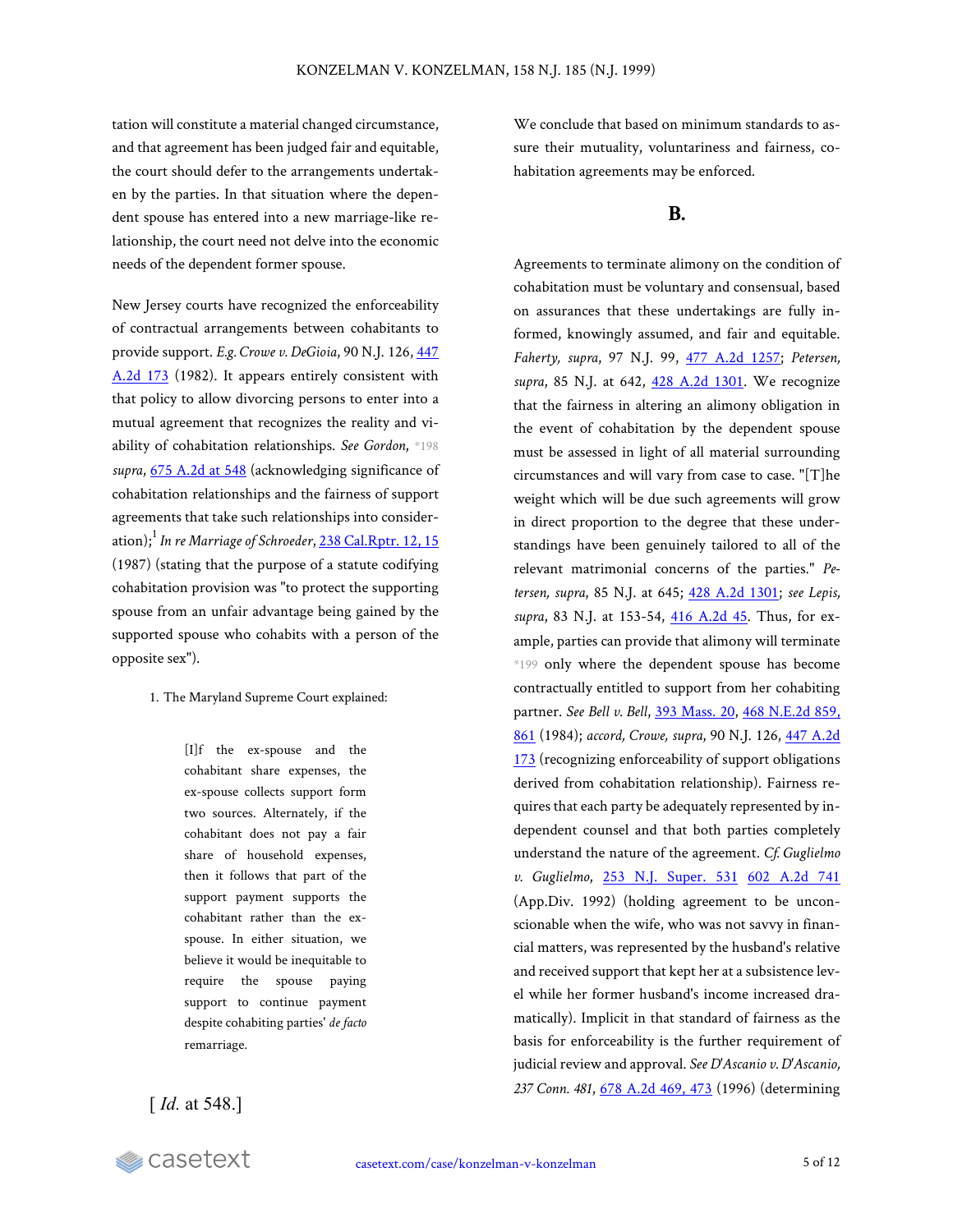that enforceability of a settlement terminating alimony in the event of cohabitation depends on whether court has approved agreement as fair and equitable); *cf. Von Pein v. Von Pein*, 268 N.J. [Super.](https://casetext.com/case/von-pein-v-von-pein) 7, 632 [A.2d](https://casetext.com/case/von-pein-v-von-pein) [830](https://casetext.com/case/von-pein-v-von-pein) (App.Div. 1993) (finding that husband's fraudulent conduct, diversion of marital assets and conspiracy to hide assets required court to reexamine divorce settlement).

Courts in other jurisdictions that have upheld cohabitation provisions in property settlement contracts have recognized that the parties' freedom to mold contract obligations to fulfill their expectations should be assured. *See Bell, supra*, 468 [N.E.2d](https://casetext.com/case/bell-v-bell-21#p961) at 961; *Quillen, supra*, 462 [S.E.2d](https://casetext.com/case/quillen-v-quillen-5) 750; *Bergman, supra,* 487 [S.E.2d](https://casetext.com/case/bergman-v-bergman-19#p267) at [267](https://casetext.com/case/bergman-v-bergman-19#p267); *Gertrude L.Q. v. Stephen P.Q.*, 466 A.2d [1213](https://casetext.com/case/gertrude-lq-v-stephen-pq) (Del. 1983); *Barr v. Barr*, 922 [S.W.2d](https://casetext.com/case/barr-v-barr-29) 419 (Mo.Ct.App. 1996); *Eriksson v. Eriksson*, 512 N.Y.S.2d 429, 430 (N.Y.App.Div. 1987). Some courts have emphasized that freedom of contract, when coupled with a judicial check on unequal bargaining power and the equities of the agreement, is sufficient to render such provisions enforceable. *See In the Matter of the Marriage of Laverne Watts Edwards*, 73 *Or.App.* 698 P.2d 542 (Or.App. 1985); *D'Ascanio, supra*, 678 [A.2d](https://casetext.com/case/dascanio-v-dascanio#p473) at 473; *Gordon, supra*, \*200 675 [A.2d](https://casetext.com/case/gordon-v-gordon-162#p544) at 544; *accord Taylor v. Taylor*, 11 *[Ohio](https://casetext.com/case/taylor-v-taylor-209) [App.3d](https://casetext.com/case/taylor-v-taylor-209)* 279, 465 N.E.2d 476, [477-478](https://casetext.com/case/taylor-v-taylor-209#p477) (O.App. 1983) (courts may not enforce cohabitation provisions without re-evaluating equities of situation).

In considering the enforceability of cohabitation agreements, concerns regarding inequality of bargaining power are genuine and, as stressed by the dissenting opinion, *post* at 204-05,729 A.2d at 17, may arise not only from economic dependence but also the psychological and emotional factors in the relationship between the former spouses. *See*, Sally Burnett Sharp, *Fairness Standards and Separation Agreements: A Word of Caution on Contractual Freedom*, 132 *U.Pa. L.Rev.* 1399, 1405 (1984). For that reason, it is essential that courts inquire into the voluntariness of an agreement and its overall fairness in light of all relevant circumstances. While we are aware of the potential for unfairness and

inequity, the importance of settlement agreements in the amicable resolution of the disharmonies that surround the demise of a marriage should be preserved. Such consensual agreements should be encouraged provided their provisions fully reflect the mutual wishes of the parties and their enforcement is fair and just. We affirm the ability of both spouses to make considered and lasting arrangements.

Similarly, we acknowledge that a contractual provision terminating alimony in the event of cohabitation potentially conflicts with the privacy interests of the dependent spouse. There is a danger that cohabitation provisions might encourage "economically dominant husbands to meddle arbitrarily with the post divorce lives of their wives," *Bell, supra*, 468 [N.E.2d](https://casetext.com/case/bell-v-bell-21#p862) at 862 (Abrams, J., dissenting). The policy that ends alimony on the formation of a new legal bond is in derogation of the dependent spouse's individual privacy, autonomy and the right to develop personal relationships free from interference from either a supporting spouse or the state. *Gayet, supra*, 92 N.J. at 151; *accord Levine v. Bacon*, 152 N.J. 436 (1998) (recognizing that parental rights of non-custodial spouse may not unduly interfere with personal freedom of custodial spouse); *Holder v. Polanski*, \*201 111 N.J. 344 (1988) (same). Nevertheless, the incentive that a cohabitation agreement creates for the supporting spouse to investigate the former husband's or wife's private life is not far removed from the incentive that any potential changed circumstance may provide a supporting spouse for ascertaining the current economic status of the dependent spouse. *E.g., Gayet, supra*, 92 N.J. at 151, 154,456 [A.2d](https://casetext.com/case/gayet-v-gayet) 102. We do not minimize the potential impact on the private lives of the parties, as underscored by the dissent. *Post* at 205-06, 729 A.2d at 18. While such an agreement may influence the conduct of the parties, they will have knowingly entered into such agreements, understanding what the provisions entail and, presumably, anticipating the extent to which their freedom of action may be affected.

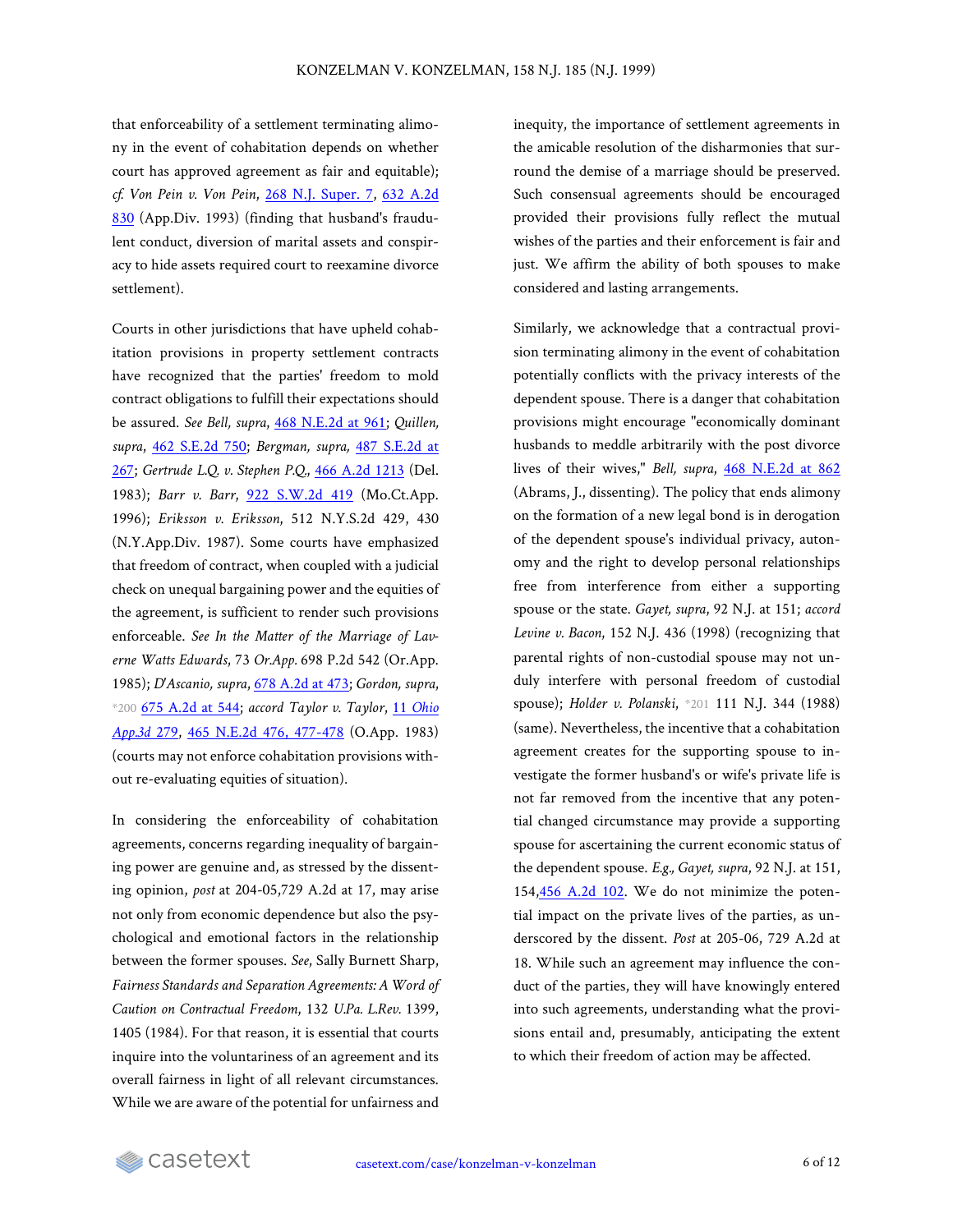Privacy concerns may be addressed and mitigated by judicial supervision over agreements. A cohabitation provision cannot become an instrument for vindictive, vengeful, or oppressive actions on the part of the supporting spouse nor can it be allowed to serve as punishment for post-divorce unchastity on the part of a dependent spouse; it must be predicated on the mutual wishes of the parties and reflect the economic realities that usually flow from an intimate committed relationship. Moreover, in enforcing cohabitation provisions, the court does not abrogate its equitable jurisdiction over divorce arrangements and its responsibility to assure fairness in the implementation of such arrangements. A provision for the termination of alimony based on cohabitation may, under given circumstances, be inequitable and therefore unenforceable. *Melletz v. Melletz*, 271 N.J. [Super.](https://casetext.com/case/melletz-v-melletz-1#p368) 359, 368, 638 [A.2d](https://casetext.com/case/melletz-v-melletz-1) 898 (App.Div.) (cautioning that in situation where former husband attempted to terminate alimony on the basis of a dating relationship, "the [dependent wife] is rendered social and economic hostage of the property settlement agreement. The agreement leaves very little latitude for the [wife] to engage in even a casual or social relationship without fear of losing her \*202 economic support. . . ." (quoting trial court)), *certif. denied*, 137 N.J. 307 (1994).

A mere romantic, casual or social relationship is not sufficient to justify the enforcement of a settlement agreement provision terminating alimony. Such an agreement must be predicated on a relationship of cohabitation that can be shown to have stability, permanency and mutual interdependence. The Appellate Division expressed that standard by defining cohabitation as a domestic relationship whereby two unmarried adults live as husband and wife. 307 N.J. [Super.](https://casetext.com/case/konzelman-v-konzelman-2#p159) at [159,](https://casetext.com/case/konzelman-v-konzelman-2#p159) 704 [A.2d](https://casetext.com/case/konzelman-v-konzelman-2) 591. Cohabitation is not defined or measured solely or even essentially by "sex" or even by gender, as implied by the dissent. *Post* at 205, 729 A.2d at 18. The ordinary understanding of cohabitation is based on those factors that make the relationship close and enduring and requires more than a common residence, although that is an important factor. Cohabitation involves an intimate relationship in which the couple has undertaken duties and privileges that are commonly associated with marriage. These can include, but are not limited to, living together, intertwined finances such as joint bank accounts, sharing living expenses and household chores, and recognition of the relationship in the couple's social and family circle.

The supporting spouse must show cohabitation to the satisfaction of the court, as Mr. Konzelman did here. Although there were some inconsistencies in the private investigators' reports, both the trial court and the Appellate Division found that there was cohabitation between Mrs. Konzelman and Mr. Liput. The couple lived together most of the time. Mr. Liput paid for improvements to the residence in the form of an above ground pool, and shared in various chores around the house. They had a joint savings account and Mr. Liput paid for their vacations together. Their family holidays together further indicate that their relationship was recognized as close and sustained. There was sufficient credible evidence in the record for the trial court reasonably to find cohabitation and its finding must be granted \*203 deference. *Rova Farms Resort, Inc. v. Investors Ins. Co.*, 65 N.J. 474, 484, 323 [A.2d](https://casetext.com/case/rova-farms-resort-v-investors-ins-co-1) 495 (1974).

We stress that to constitute cohabitation, the relationship must be shown to be serious and lasting. The Appellate Division, in declining to decide whether the four month period specified in the cohabitation agreement was sufficient to justify enforcement of the provision, noted that "Mrs. Konzelman's cohabitation with Mr. Liput has been of long duration and was still continuing at the time of trial." 307 N.J. [Super.](https://casetext.com/case/konzelman-v-konzelman-2#p156) at [156](https://casetext.com/case/konzelman-v-konzelman-2#p156), 704 [A.2d](https://casetext.com/case/konzelman-v-konzelman-2) 591. There was ample support for that conclusion. The reasonableness of the duration of the cohabitation that is specified in a cohabitation agreement will depend on the facts of the case. Here, Mrs. Konzelman's relationship was sufficiently stable and enduring to render the enforcement of the provision fair and equitable under the circumstances. We are

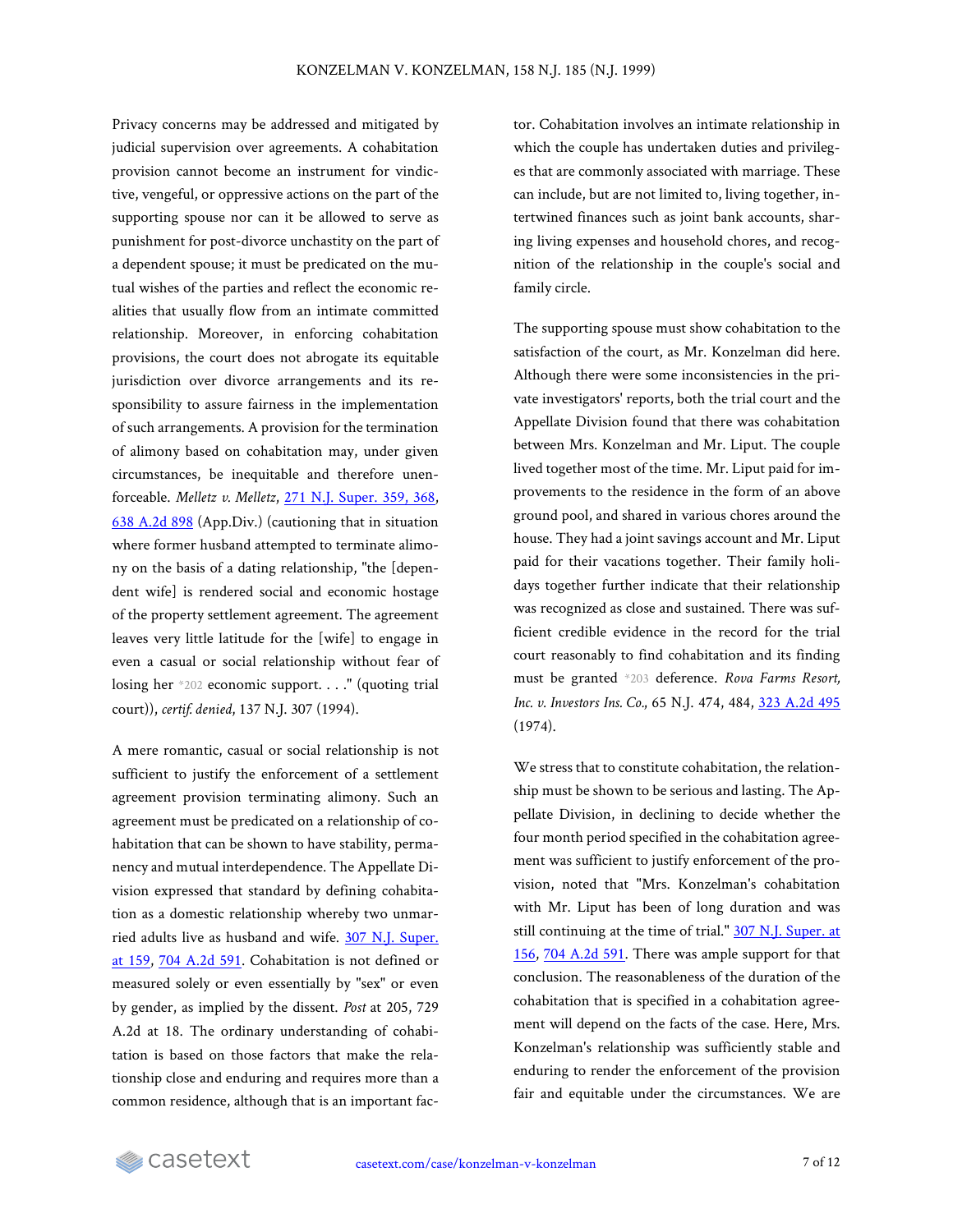not required to determine what would happen if the cohabitation came to an end, including whether other, additional obligations of support could arise from the cohabitation arrangement itself. *See Crowe, supra*, 90 N.J. 126, 447 [A.2d](https://casetext.com/case/crowe-v-de-gioia-3) 173. As with all divorce settlement agreements, this agreement remains subject to judicial supervision. *Petersen, supra*, 85 N.J. at 644, [428](https://casetext.com/case/petersen-v-petersen-18) [A.2d 1301.](https://casetext.com/case/petersen-v-petersen-18)

Finally, the cohabitation provision of the property settlement agreement was voluntary, knowing, and consensual. Both plaintiff and defendant were represented by counsel. Mrs. Konzelman alleges no improprieties, suggesting no fraud, inequity, overreaching, or coercion. She knowingly entered into an agreement fully understanding the cohabitation provision and with every opportunity to negotiate its terms. The agreement was brought to the attention of the trial court and given judicial approval when it was incorporated into the divorce decree.

#### **III**

Because the provision terminating alimony upon cohabitation is fair under the circumstances of this case, we affirm the judgment below. \*204

#### O'HERN, J., dissenting.

The private lives of divorced women are no business of the law. We have enough to do without inquiring into such matters. However, the economic needs of divorced women are the business of the law. We settled these points in *Gayet v. Gayet*, 92 N.J. 149 456 [A.2d](https://casetext.com/case/gayet-v-gayet) [102](https://casetext.com/case/gayet-v-gayet) (1983).

## **I**

Today, the Court turns back the clock on years of efforts to improve the economic and social status of divorced women. In a long series of cases, we had come to recognize that marriage is both an affair of the heart and a form of an economic partnership. *See Pascale v. Pascale*, 140 N.J. 583, 609, 660 [A.2d](https://casetext.com/case/pascale-v-pascale-7) 485 (1995) (maintenance and child support); *Portner v. Portner*, 93 N.J. 215, 219 (1983) (maintenance); *Lynn v. Lynn*, 91 N.J. 510, 516 (1982) (same); *Mahoney v. Mahoney*, 91 N.J. 488, 500, 453 [A.2d](https://casetext.com/case/mahoney-v-mahoney-35) 527 (1982) (same); *Rothman v. Rothman*, 65 N.J. 219, 229, 32 A.2d 496 (1974) (same). When the marriage partnership is over, we do the best that we can to recognize the economic needs of the partners. Often the woman has taken the subordinate economic role in the marital partnership, assuming child-rearing or other non-income-generating roles. Thus, as society is presently structured, the divorced woman will often have the greater economic need. That should not mean that a woman's personal life after divorce should be a matter of judicial supervision.

The Court shows sensitivity toward the rights of women, noting that anti-cohabitation agreements "reflect the importance attached to individual autonomy and freedom, enabling parties to order their personal lives consistent with their post-marital responsibilities." *Ante* at 193, 729 A.2d 11 (citing *Faherty v. Faherty*, 97 N.J. 99, 107, 477 A.2d [1257](https://casetext.com/case/faherty-v-faherty) (1984) (addressing whether to enforce arbitration clause, not cohabitation clause)). The Court, however, equates personal autonomy for women with freedom of contract, thereby avoiding confrontation with the holding in *Gayet*, which \*205 sought to protect autonomy insofar as it relates to personal relationships. Although the Court has consistently required that divorce agreements be fair and equitable, and cites cases supporting that assertion, *ante* at 194, 729 A.2d at 11-12, in those cases the Court did not depart from the economic needs standard as it has done here. *Ante* at 197, 729 A.2d at 13.

When viewed through the Gaussian filter employed by the Court, the anti-cohabitation clause appears as a pleasant piece of bargaining between equals. Although the Court properly declines to presume that all women are passive players in this arena, it fails to af-

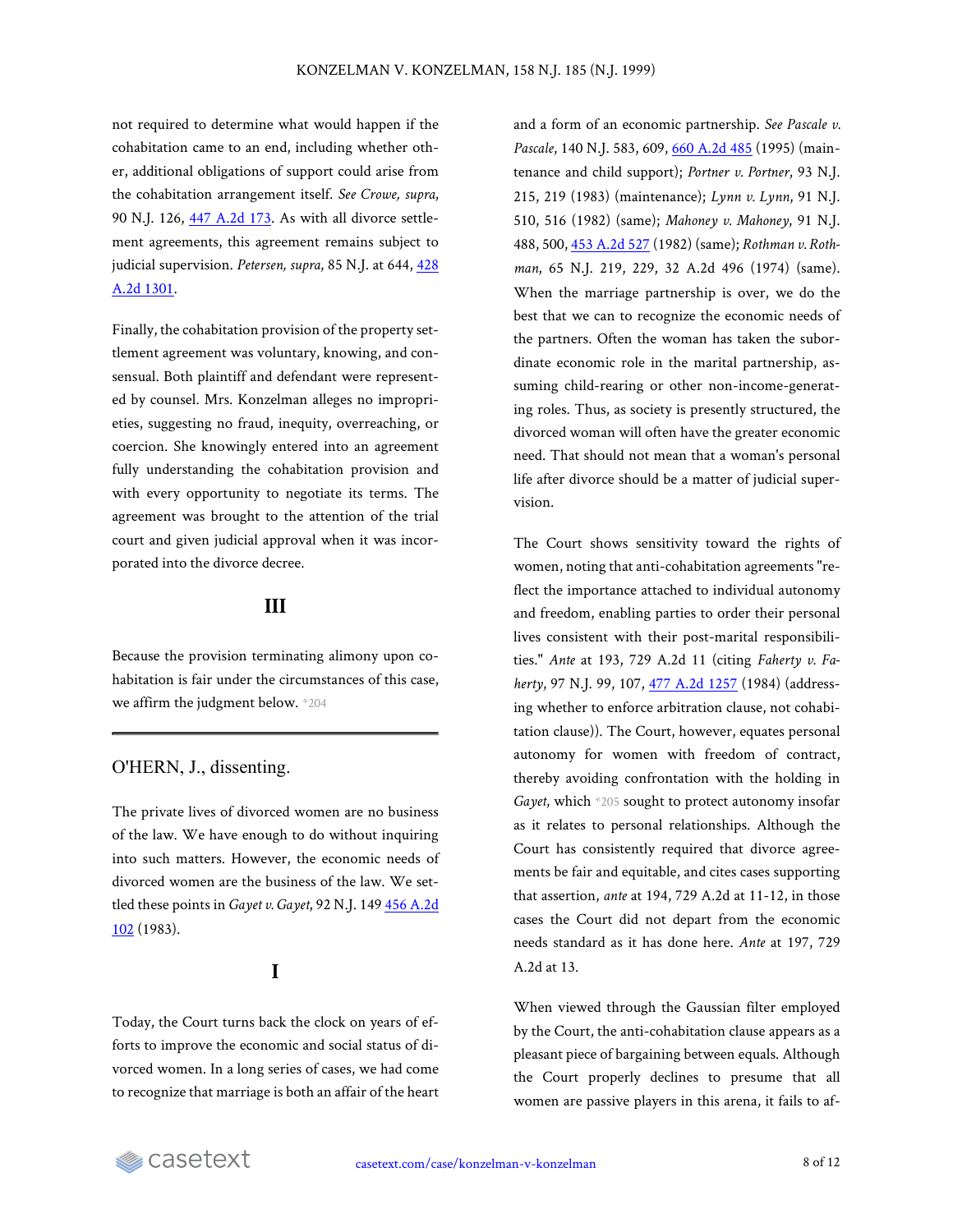ford proper weight to the uneven economic playing field upon which the contest takes place. *Ante* at 200-01, 729 A.2d at 15. A New York study of divorce found:

> Women are at a particular economic disadvantage in divorce because they typically do not control family assets at the end of a marriage. A study that measured the economic consequences of divorce for women, by Saul Hoffman, Professor of Economics at the University of Delaware and Greg J. Duncan, University of Michigan, found that standard of living drops 30 percent for women and rises 10-15 percent for men in the one year following divorce.

[ *Women in Divorce: Lawyers, Ethics, Fees Fairness: A Study by the City of New York Department of Consumer Affairs* at 8-9 (Mar. 1992).]

The majority downplays the woman's loss of freedom or autonomy by asserting that the case is not about sex, but that it is about money, the freedom of contract, and whether the anti-cohabitation provision entered into was "voluntary, knowing and consensual," *ante* at 203, 729 A.2d at 17 and based upon "mutuality, voluntariness and fairness." *Ante* at 198, 729 A.2d at 14. It offends our intelligence for defendant to suggest that the anti-cohabitation clause in this case is not about sex. If the clause were not about sex, why then is cohabitation with another person of the same sex permitted without a reduction in support?

For reasons rooted in our past, "social conventions [still seek to] . . . deny women the same chance of sexual happiness as men. . . ." Alan Ryan, *Cultural Perversions*, N.Y. Times Book \*206 Review at 16 (Mar. 14, 1999) (reviewing Martha C. Nussbaum, *Sex and Social Justice* (1999)). There is a double standard at play here that views women as having a lesser need than men for companionship of the opposite sex, "yet . . . universally punishe[s] [women] if they display evidence to the contrary. . . ." Natalie Angier, *Men, Women, Sex* *and Darwin*, N.Y. Times Magazine, Feb. 21, 1999, at 51.

The danger against which courts have guarded in the past concerns "the numerous ways in which a spouse can use [economic power associated with spousal support] to exert unjust and inappropriate control over the recipient's personal life." Sara Z. Moghadam, *The Maryland Survey: 1995-96: C. Dismissing the Purpose and Public Policy Surrounding Spousal Support*, 56 *Md. L.Rev.* 927, 927 (1997). "Modern constitutional development of privacy rights [views] a decision of continued alimony based on the sexual habits of either a man or woman highly suspect." Evan J. Langbein, *Post-Dissolution Cohabitation of Alimony Recipients: A Legal Fact of Life*, 12 *Nova L.Rev.* 787, 788 (1988). "Whether one defines [the right to privacy or personal development] as a `right to intimacy and a freedom to do intimate things,' or `a right to the integrity of one's personality,'" *see* Henkin, "Privacy and Autonomy," 74 *Colum. L.Rev.* 1410, 1419 (1974), the essence of the matter is that governmental regulation of private personal behavior . . . is sharply limited." *State v. Saunders*, 75 N.J. 200, 213 (1977) (internal quotations omitted).

The Court repeats the reasoning of the Appellate Division that "there are no considerations of public policy which should prevent competent parties to a divorce from freely agreeing [to an anti-cohabitation clause]. . . ." *Ante* at 197, 729 A.2d at 13 (quoting [307](https://casetext.com/case/konzelman-v-konzelman-2#p161) N.J. [Super.](https://casetext.com/case/konzelman-v-konzelman-2#p161) at 161, 704 [A.2d](https://casetext.com/case/konzelman-v-konzelman-2) 591). In other words, a deal is a deal. Not so long ago in the *Baby M.* decision, Chief Justice Wilentz dispatched such reasoning in a single sentence. He wrote: "There are, in a civilized society, some things that money cannot buy." *In re Baby M.*, 109 N.J. 396, 440, 537 A.2d [1227](https://casetext.com/case/matter-of-baby-m-2) (1988). In a civilized society, money cannot buy a woman's right \*207 to choose her companions. A husband should not be able to demand an exchange of that freedom as a bargaining tool.

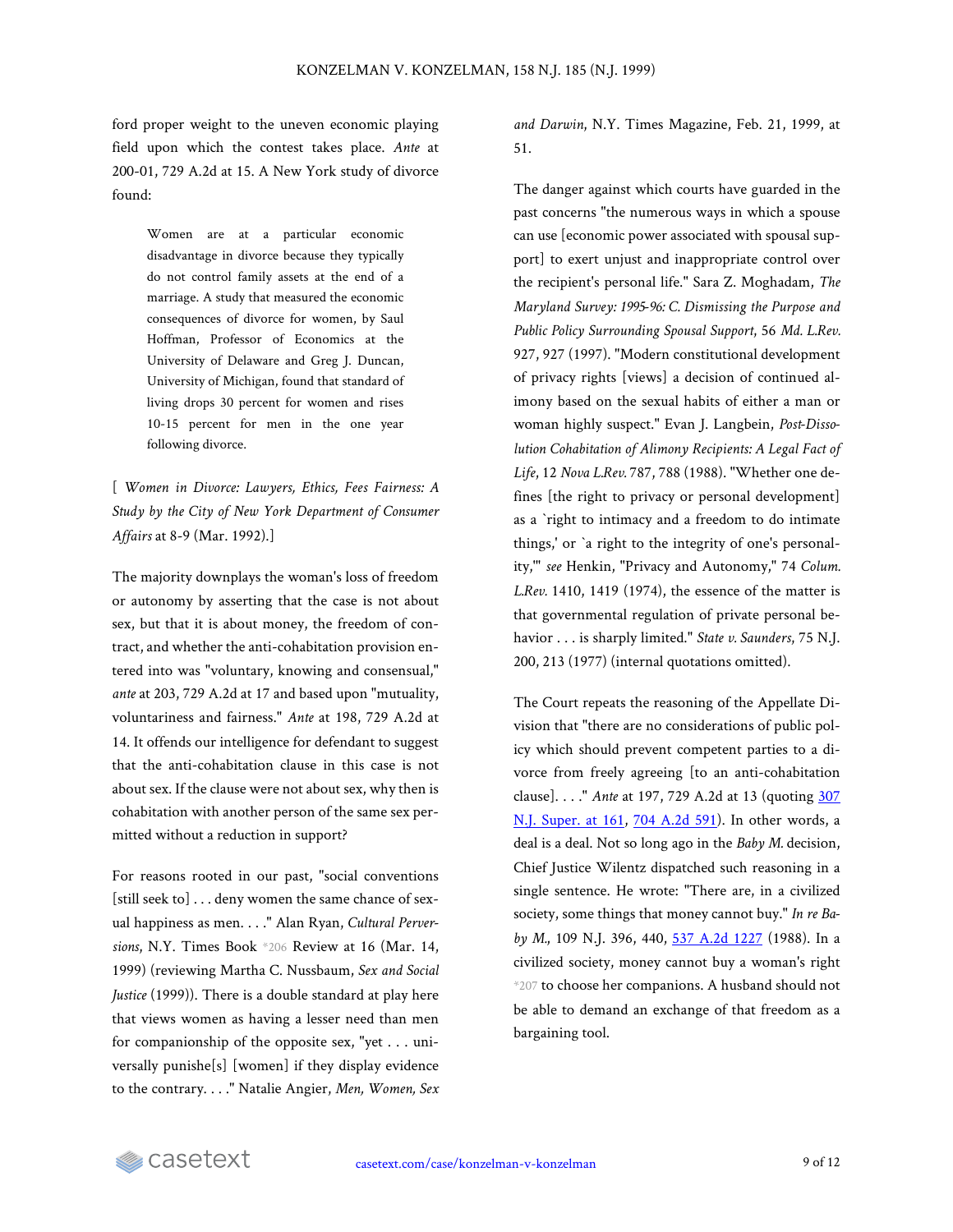#### **II**

In *Gayet, supra*, 92 N.J. at 153, the Court adopted an economic needs test to determine whether cohabitation requires modification of an alimony award. The economic needs test has been followed by a majority of jurisdictions. Sally Burnett Sharp, *Step by Step: The Development of the Distributive Consequences of Divorce in North Carolina*, 76 *N.C. L.Rev.* 2017, 2100-01 (Sept. 1998). We considered central that "[t]he extent of actual economic dependency, not one's conduct as a cohabitant, must determine the duration of support as well as its amount." *Gayet, supra*, 92 N.J. at 154, [456](https://casetext.com/case/gayet-v-gayet) [A.2d](https://casetext.com/case/gayet-v-gayet) 102. We conceded that "this approach to cohabitation may discourage marriage, at a time when human relationships have grown more and more transient." *Id.* at 155, 456 [A.2d](https://casetext.com/case/gayet-v-gayet) 102. (citations omitted). Nonetheless, we emphasized that the test for support should be based upon economic circumstances because that standard "best balances the interests of personal freedom and economic support. . . ." *Id.* at 154, 456 [A.2d](https://casetext.com/case/gayet-v-gayet) 102. *Gayet, supra*, was consistent with prior law and long-standing principles. *See, e.g., Lepis v. Lepis*, 83 N.J. 139, 151-52 416 [A.2d](https://casetext.com/case/lepis-v-lepis-1) 45 (1980) (concluding that "changed circumstances" measured by economic needs of supported spouse remains standard in New Jersey and that "changed circumstances" warrant only modification, not elimination, of alimony). Subsequent decisions have reaffirmed that philosophy. *See Melletz v. Melletz*, 271 N.J. [Super.](https://casetext.com/case/melletz-v-melletz-1#p368) 359, 368, 638, A.2d 989 (App.Div.) (concluding that "[c]ohabitation clauses beyond the economic contribution standards of *Gayet* or other recognized matters of mutual concern fall short of this standard and will not be enforced"), *certif. denied*, 137 N.J. 307, 645 *A.2d* 136 (1994)); *Pugh v. Pugh*, 216 N.J. [Super.](https://casetext.com/case/pugh-v-pugh-14#p422) 421, 422, 524 [A.2d](https://casetext.com/case/pugh-v-pugh-14) 410 (App.Div. 1987) (declining to enforce cohabitation provision in separation agreement that disregards economic needs \*208 standard because such agreement "conflicts with our stated public policy to guarantee individual privacy, autonomy, and the right to develop personal relationships."); *Hurley v. Hurley*, 230 [N.J.](https://casetext.com/case/hurley-v-hurley-35#p495) Super. [493,](https://casetext.com/case/hurley-v-hurley-35#p495) 495, 553 [A.2d](https://casetext.com/case/hurley-v-hurley-35) 891 (Ch.Div. 1988) (concluding that "changed circumstances" measured by economic needs of supported spouse remains applicable standard).

By abandoning the economic needs test of *Gayet, ante* at 197, 729 A.2d at 13, the Court has equated cohabitation with marriage. We have never equated cohabitation with marriage. *Cf. Crowe v. De Gioia*, 90 N.J. 126, 132, 447 [A.2d](https://casetext.com/case/crowe-v-de-gioia-3) 173 (1982) (refusing to recognize nonmarital relationships as lawful marriages but allowing temporary support agreements between unmarried cohabitants based on equitable grounds though no statutory basis exists), *appeal after remand*, *203 N.J. Super 22*, 495 [A.2d](https://casetext.com/case/crowe-v-de-gioia) 889, *aff'd* (1985), 102 N.J. 50, [505](https://casetext.com/case/crowe-v-de-gioia-4) [A.2d 591](https://casetext.com/case/crowe-v-de-gioia-4) (1986).

Mrs. Konzelman is punished for her choice of companionship while Mr. Konzelman is relieved of the burden to demonstrate that his former partner's financial status is any better because of her new relationship. That approach ignores the economic needs and dependency test that underpins an alimony obligation. The trial court found that Mrs. Konzelman's financial status had improved only to the extent of \$170 per week because of her relationship.

Mrs. Konzelman was married for twenty-seven years. The record does not disclose whether she left work to raise her children, thereby decreasing her potential for earnings. That is often the case.

Although wives today may be less economically dependent on their husbands than was the case in the past, it remains true that the typical alimony recipient is a woman who has sacrificed her earning capacity to her marriage and who, as an equitable and practical matter, must look to her former husband for financial support following a separation or divorce. Such women have little bargaining power and to a large extent must rely on judicial supervision to ensure that their entitlement to support is not made contingent on unjust or unreasonable conditions.

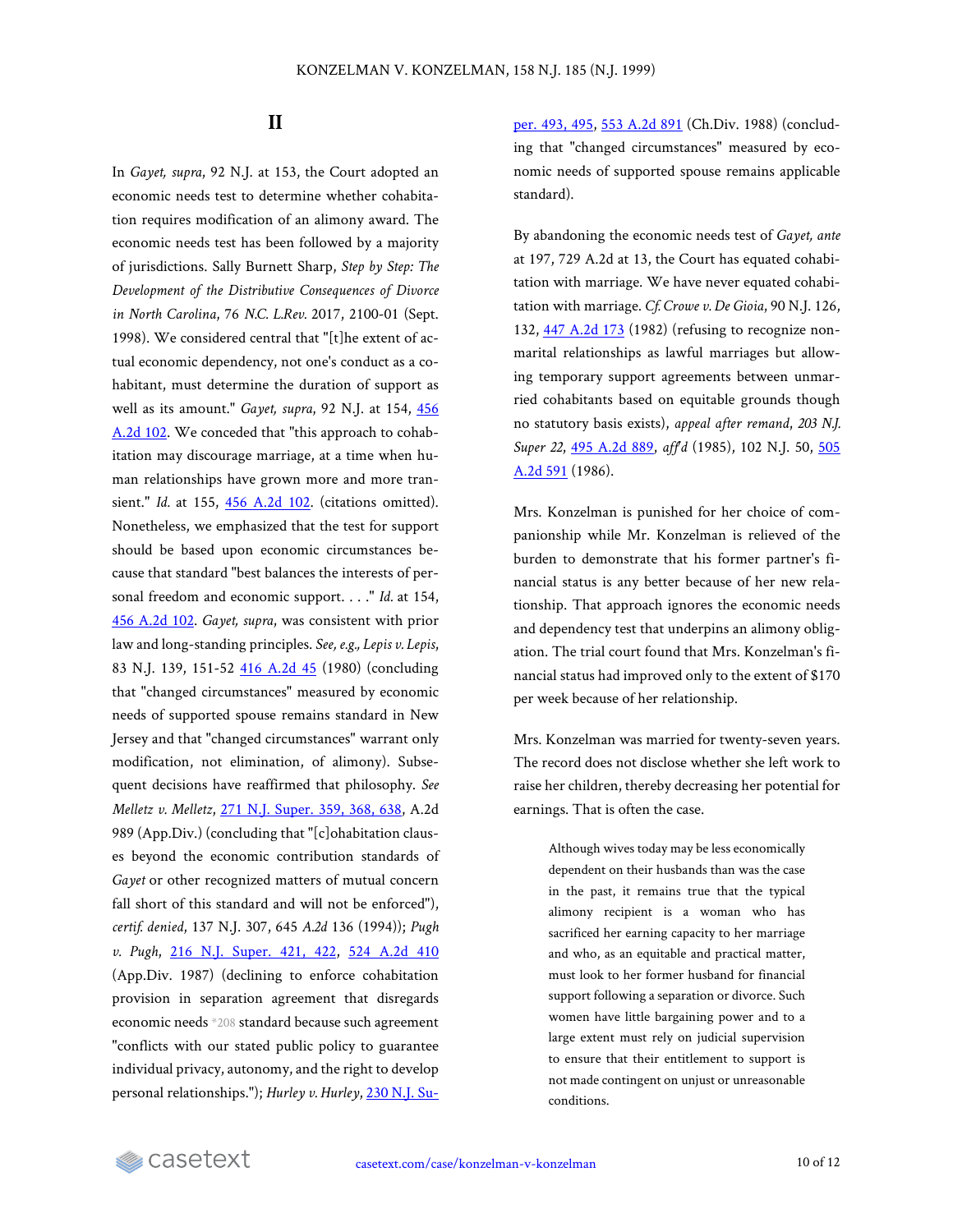[ *Bell v. Bell*, 393 [Mass.](https://casetext.com/case/bell-v-bell-21) 20, 468 [N.E.2d](https://casetext.com/case/bell-v-bell-21#p863) 859, 863 (1984) (Abrams, J., dissenting) (citing *Knox. v. Remick*, 371 [Mass.](https://casetext.com/case/knox-v-remick) 433, 358 [N.E.2d](https://casetext.com/case/knox-v-remick) 432 (1976), *cert. denied*, 470 U.S. [1027,](https://casetext.com/case/battipaglia-v-new-york-state-liquor-authority) 105 S.Ct. 1392, 84 L.Ed.2d (1985)).]

## \*209 *See also Guglielmo v. Guglielmo*, [253](https://casetext.com/case/guglielmo-v-guglielmo#p543) N.J. [Super.](https://casetext.com/case/guglielmo-v-guglielmo#p543) 531, 543, 602 [A.2d](https://casetext.com/case/guglielmo-v-guglielmo) 741 (App.Div. 1992) (holding to same effect).

Dependency acquired during the marriage based on the marital roles assumed by the parties is at the heart of an alimony obligation. It is manifestly unfair to relieve Mr. Konzelman of all alimony obligations based upon Mrs. Konzelman's choice of companionship with another man, when economic need is the true measure of alimony. The law is casting this partner of twenty-seven years into poverty for what, a sin? If her relationship ends, she will not even have, from the partners' once-shared earning capacity, a dollar a week to live on while Mr. Konzelman will be permitted to reap the benefits of an increased earning capacity built up during the marriage.

Some states have enacted anti-cohabitation statutes that terminate alimony if the dependent party cohabits with a member of the opposite sex. Burnett Sharp, *supra*, 76 *N.C. L.Rev.* at 2099. New Jersey has not done so. Nor is it likely to do so. These laws are "Hydralike statute[s] that [are] misguided, ambiguous, overinclusive, punitive, possibly void for vagueness, and . . . [have] effectively thrown out the baby — proof of changed economic circumstances — with the bathwater. The change of circumstances standard, focusing on the economic contributions . . . is a considerably more sensible and easy to follow standard." *Id.* at 2106.

Although the majority bases its decision upon the first *Gayet* policy consideration that upon remarriage, "a new bond . . . eliminates the prior dependency as a matter of law," *Gayet, supra*, 92 N.J. at 151, 456 [A.2d](https://casetext.com/case/gayet-v-gayet) [102](https://casetext.com/case/gayet-v-gayet), the Court disregards *Gayet*'s latter consideration of an individual's personal affairs and the right to be free from governmental interference. *Ante* at 197, 729

A.2d at 13. The two policies are inextricably intertwined.

In *Melletz, supra*, Judge Dreier punctured the hypocrisy attendant to anti-cohabitation clauses by asking the rhetorical question: could a divorced wife obtain a similar promise from her husband in return for less al-imony? 271 N.J. Super. at [365-66](https://casetext.com/case/melletz-v-melletz-1#p365), \*210 638 [A.2d](https://casetext.com/case/melletz-v-melletz-1) 898. That court concluded that the agreement could not be upheld because it represented an attempt to control the former spouse's conduct and to "attach conditions to [the] receipt of . . . alimony which are unrelated to her financial status [and] would contravene the very purpose of alimony." *Id.* at 367, 638 [A.2d](https://casetext.com/case/melletz-v-melletz-1) 898 (citation omitted).

#### **III**

Finally, the enforcement of anti-cohabitation clauses imposes a needless burden on the judiciary and the matrimonial bar. This trial consumed thirteen days over three months and included twenty-six witnesses. The evidence included the reports and testimony of several private investigators, one of whom watched Mrs. Konzelman's home seven days a week for 127 days. It would not have taken thirteen days or a spy in her yard to determine that Mrs. Konzelman's companion contributed \$170 a week to the household. As a result of the Court's ruling, each *Konzelman* hearing hereinafter will result in an exhaustive (and exhausting) inquiry into whether the situation involved something more than "a mere, romantic, casual or social relationship. . . ." *Ante* at 202 729 A.2d at 16. (Does this mean that there is a platonic defense to anti-cohabitation clauses?) Such tasteless inquiries into the private lives of divorced women, when unnecessary, are beneath the dignity of the judiciary.

In addition, by approving anti-cohabitation clauses, the Court will force attorneys and parties to bargain over the fair value of the clause. The Court's holding invites husbands to seek such clauses, perhaps as a bargaining chip. There are only two purposes for the